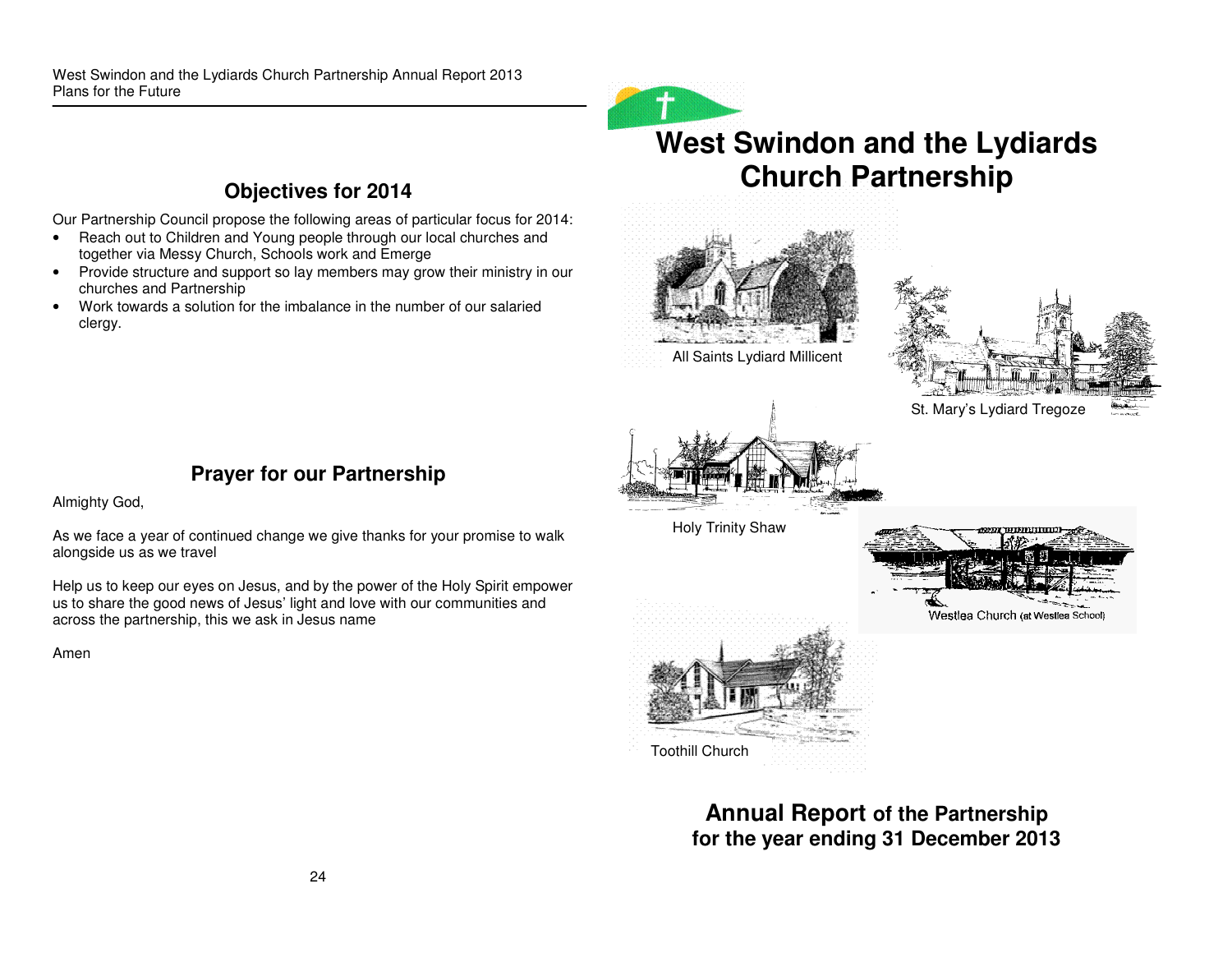| Reference and Administrative Details3      |  |
|--------------------------------------------|--|
|                                            |  |
|                                            |  |
|                                            |  |
| Structure, Governance and Management4      |  |
|                                            |  |
|                                            |  |
|                                            |  |
|                                            |  |
|                                            |  |
| Objectives 2013 and resulting activities12 |  |
|                                            |  |
|                                            |  |
|                                            |  |
|                                            |  |
|                                            |  |
|                                            |  |
|                                            |  |
|                                            |  |
|                                            |  |
|                                            |  |
|                                            |  |
|                                            |  |
|                                            |  |
|                                            |  |
|                                            |  |
|                                            |  |
|                                            |  |
|                                            |  |

This report should be read in conjunction with the reports from the 5 local churches, available at http://wswinlyd.org.uk/council/report

### **Partnership Executive's report**

We have made some progress against our goals people continue to develop skills and because of a variety of reasons including extremis and desire they now have more opportunities to use them.

The young people in our Churches continue to grow. Having Imogen seconded to work with those in her prescribed age range has been excellent and I know she has been appreciated.

The movement to lay leadership i.e. chair of the Partnership is an excellent example of quality leadership being lifted up when it would have been so easy to have pursued a clerical option.

Leadership skills are being developed across the whole partnership and for that we should be very grateful

### **All Saints LM report**

As a church I believe we have grown through this last year, coming closer together, the weekend away at Hebron Hall was a picture of what life as the Body of Christ can be like. Likewise the musical we did at Christmas drew people together in a marvellous way. THIS is what Church should be like; I get so encouraged when I see young and old come up enthusiastically to receive bread and wine, when I see people celebrate together like we did at Easter and Christmas.

As we go into 2014 I am pleased at seeing home groups restructured, a young people's home group started on a Sunday evening, and musicians and children's workers all having received some sort of training during the year. We have begun the process of linking each child in the Church with an adult who promises to pray for them. These are all signs of the seeds of the Kingdom of God being planted. A breakfast between the two services drew far more people than I could have hoped for, and in the midst of it all we have been working through the implications of coming out of an LEP.

I hope now that the year ahead can give all of us a fresh desire to focus on mission and ministry not just to ourselves but more outwardly as we regain confidence in the Gospel of Jesus Christ; let's hold fast to the words of St Paul "God is faithful, who has called you into fellowship with his Son, Jesus Christ our Lord". (1 Corinthians 1:9)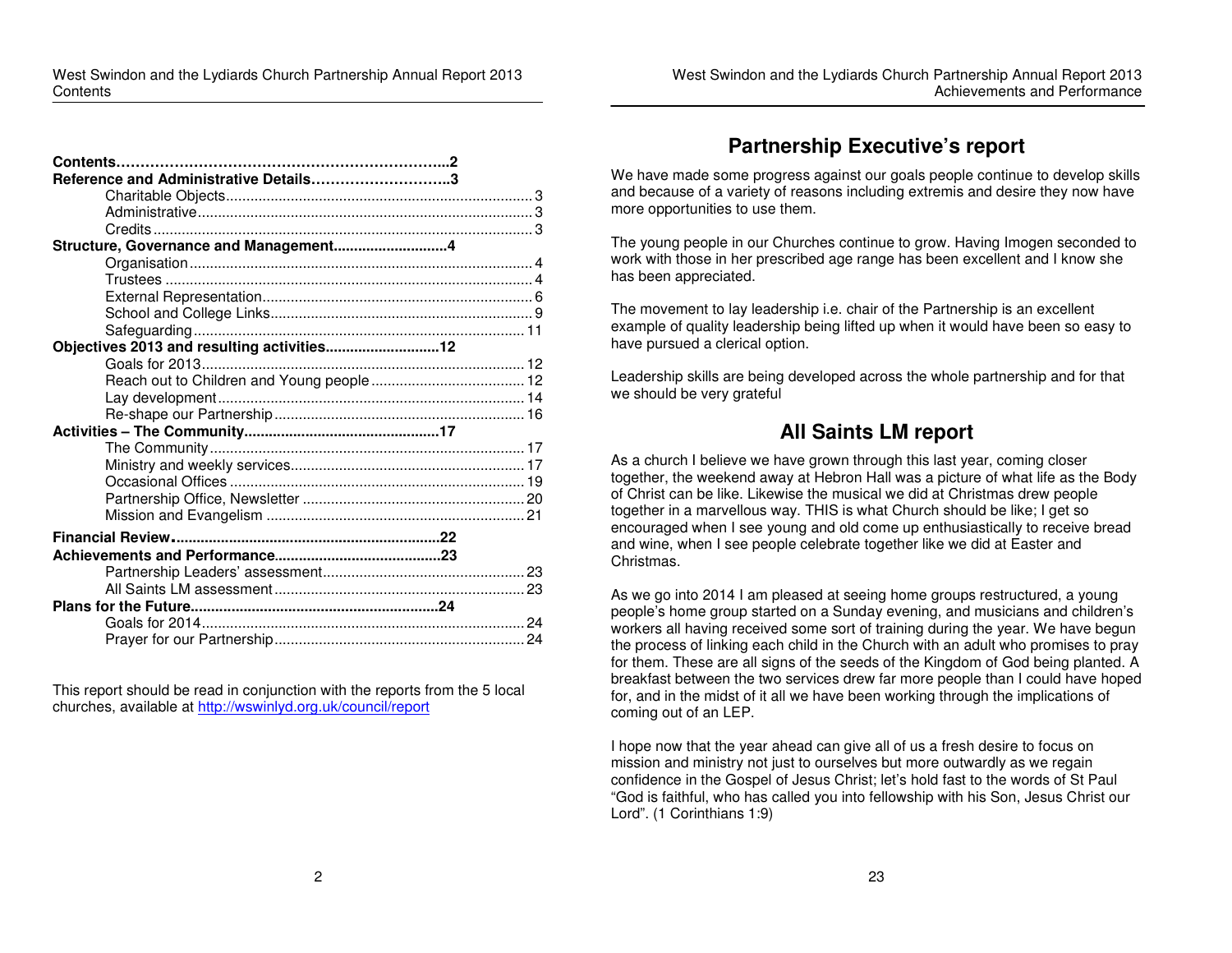### **Partnership Financial Review**

The Partnership's main source of income is the share from the churches; they all managed to meet the budgeted amount, and the usual money from office use and weddings and funerals fees. Virtually all of the fees income is then passed back out to the diocese or clergy, organist, vergers, clerks and the churches for the use of the building. Office income covers office supplies and photocopying costs etc.

The Partnership's main expenditure is the contributions to the parent bodies, the administrator salary and staff expenses. This is where the bulk of our charitable aims are met, however an increasing amount is done by volunteers which is not financially quantifiable. A small amount is then left for general partnership expenses including children's & youth work. We were able to give the Diocese of Bristol an extra £6000 to make up for half of our shortfall in 2012. Our surplus of just over £16k was planned so as to build up reserves to allow us to appoint a Free Church minister.

The Partnership looks after Emerge's finances in a restricted fund. They received grants from Zurich, URC, Greenbelt and Highworth URC Church for general youth work as well as income from our churches, other donors and the young people. This money is then used to run the youth groups, training and the Crowdy's workshops covering salaries, expenses, running costs and equipment. Our building funds, generated from grants, donations and fund-raising events, though consolidated into the partnership's accounts, are held and administered locally in each of the relevant churches. Responsibility for these funds is delegated to the individual churches' treasurers.

Looking forwards the budget for 2014 has been modified to allow for the more separate working of the Partnership and All Saints Church. The income from the 4 churches will probably be slightly down from 2013. Between the 2 parts the diocese should still get the same amount as 2013 and there are still plans for a surplus to increase reserves for another minister.

### **Charitable Objects**

The purpose of our Partnership is to advance the Christian faith in West Swindon and the Lydiards in accordance with the principles and practices of the Participating Churches. In achieving its purpose, the Partnership will engage in a range of activities, either on its own or with others, including (but not restricted to):

- the celebration of public worship;
- the teaching of the Christian faith;
- mission and evangelism;
- pastoral work, including visiting the sick and the bereaved;
- the provision of facilities with a Christian ethos for the local community, including (but not restricted to) the elderly, the young and other groups with special needs; and
- the support of other charities in the UK and overseas.

### **Administrative**

West Swindon and the Lydiards Church Partnership is registered in England as a charity. Charity Reg no; 1141341. Our address is the Partnership Office, c/o Holy Trinity Church, Shaw Village Centre, Ramleaze Drive, Swindon SN5 5PY

West Swindon and the Lydiards Church Partnership is a registered data controller for the purposes of the Data Protection Act. Our registration number is Z2669468. The Partnership is registered to claim gift aid so if individuals want to give direct to either the general fund or to the work of Emerge, this can now be done tax efficiently. Our Bank Account is with CafCash P.O. Box 289, West Malling, Kent ME19 4TA. Our Independent Examiner is Steve Fraser, Monahan's, 38 – 42 Newport Street, Swindon SN1 3DR.

This report is produced by the Partnership Council and the Leadership Team of All Saints Lydiard Millicent, in accordance with the Charities Statement Of Recommended Practice (SORP) (as updated 2008).

### **Credits**

Thanks to: Sharon Bennet-Thomas, Gayle Bryon, Claire Camm, Clive Deverell, Mark Dowling, Janet Gray, Sue Green, Brenda Hicks, Nicola and David Hoar, Ed Koppoe, Nicky Iddon, Jan Partridge, Mary and Ed Poole, Tudor Roberts, Julie and Chris Scarisbrick, Sue Vernon.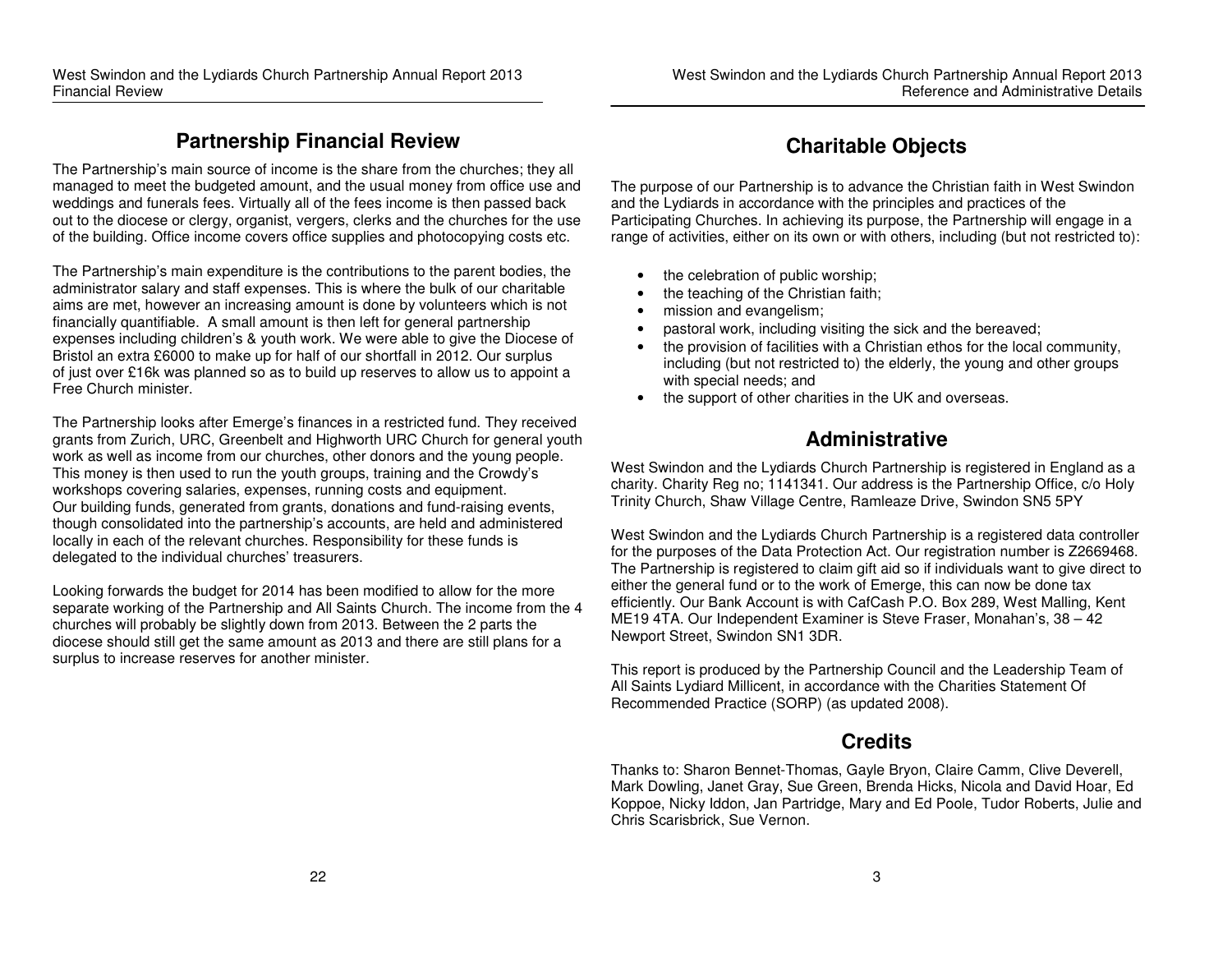### **Organisation**

The parish comprises five churches. During the latter part of 2013 we have reorganised ourselves as two "operating divisions":

 All Saints Church, Lydiard Millicent (ASLM), an Anglican church and

Holy Trinity Church, Shaw (HTS) St Mary's Church, Lydiard Tregoze (SMLT) Toothill Church Westlea Church

 who act together in partnership, recognised by Churches Together in England as a Single Congregation Local Ecumenical Partnership. The Partnership is part of the Baptist Union, Church of England, Methodist Church and United Reformed Church (URC), and looks to the Swindon Churches Together Sponsoring Body for guidance and oversight.

All Saints Lydiard Millicent look to the Swindon Deanery and Bristol Diocese of the Church of England for guidance and oversight.

Our clergy comprise those who have been duly authorised and appointed by our participating denominations.

| United Reformed Church Minister             | Revd Dick Gray (till Sept 2013) |
|---------------------------------------------|---------------------------------|
| Team Vicar (Church of England)              | <b>Revd Tudor Roberts</b>       |
| Associate Team Minister (Church of England) | <b>Revd Patricia Roberts</b>    |
| Team Minister (Church of England)           | <b>Revd Clive Deverell</b>      |

Tudor and Tricia are posted at All Saints Lydiard Millicent, while Clive is posted at St Marys Lydiard Tregoze, with responsibility across the remaining partnership.

### **Trustees**

The trustees are the members of the Partnership Council (PC) (Article 8 of the Constitution). Anglican Members also constitute the Parochial Church Council (PCC) when needed to conduct Anglican specific business.

The charity trustees have had due regard to the guidance on public benefit published by the Charity Commission in exercising their powers or duties.

### **The Partnership Council (PC)**

The PC is the main governance and representative body. Its main responsibilities are broadly grouped as Regulatory, Oversight and Governance. Other

### **Mission and Evangelism**

For the most part each church is involved with mission and evangelism in their own communities as despite the relatively close geographical proximity, both the churches and the communities are very different in each area.

Messy Church and Emerge are obviously a key part of our mission and evangelism but are reported elsewhere.

At St Mary's as elsewhere across the partnership, mission is contextual. Great efforts are made to ensure the building is open as often as possible from Easter to Harvest. We have concentrated on maintaining relationships with staff and visitors to the house and park. Supporting those remaining staff through major changes has been beneficial, but we are sad to lose the holistic approach to the Park.

Our work in the garden of remembrance during Nov is greatly appreciated by the Royal British Legion nationally. Many schools continue to visit the church on a regular basis, and our work towards an education pack is progressing.

We have opportunities to reach out to others in our community through the activities in which we participate, whether it is in the gym, at the shops, meeting for coffee, or at the local lunch club etc. We have had some positive feedback from the delivering of leaflets in our local streets, with requests for prayer, and a visit from a family in need, and wish to thank Mary Turner for this essential ministry.

In June, in conjunction with Gateway Church, we held The Marriage Course at a local hotel. It was a chance for couples to examine, review and invest in their relationships. Nine couples attended; one remarked it had "simply been the best thing that could have happened in our marriage". We are running this in 2014 too.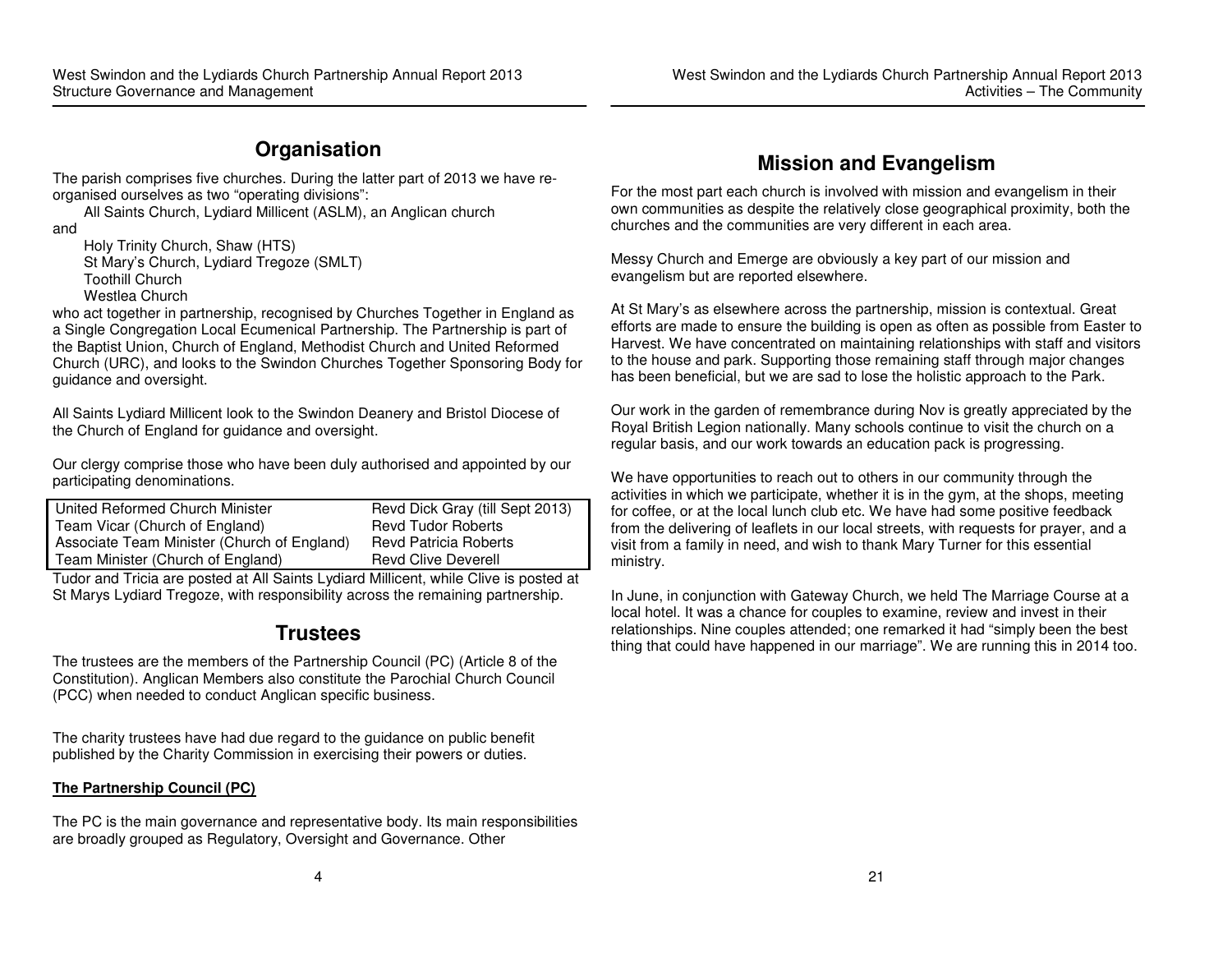West Swindon and the Lydiards Church Partnership Annual Report 2013 Activities – The Community

alleviate parking problems, and offset a slight decrease in the number of weddings in the village

 Weddings at St Mary's continue to be popular, they try very hard to have the building open when there is a Wedding Fayre in the adjoining conference centre, and a lot of couples take advantage of the Walled Garden for photographs. Working with couples preparing for marriage is a real privilege and it is a joy.

More funerals over the whole of Swindon are being conducted by either Civil Celebrants or retired Priests, this has impacted on our Partnership not only financially but pastorally. The Clergy wish to emphasize that we always aim to take any funeral in a sensitive manner whatever the faith background of the family concerned and to provide that all important pastoral follow up.

At All Saints and at St Mary's there are many lay people involved with clergy in supporting the occasional offices and we are grateful for their ministry. We also here record our thanks to Brenda who has done so much to administer Baptism Preparation and Marriage preparation courses.

### **Partnership Office, Newsletter**

Our Administrator Brenda Hicks has taken on ever more of the administration of weddings. She is now active in preparing service sheets for several churches and editing and printing the partnership magazine.

#### **Publicity and Communication**

- We advertise monthly in the local Link Magazine, which includes information about our Partnership, the Office telephone number, web address and email address.
- We especially promote our major festivals of Christmas, Lent, Holy Week and Easter. Cards are produced and delivered by some local churches. This year we produced joint information leaflets, through the Partnership Administrator. These show all the special Services and Events of this period.
- Generally each local church is responsible for its own publicity this is through their Monthly Magazines or Weekly Notice Sheets. Our web sites are becoming more comprehensive and traffic is building up, mostly as a result of the regular partnership news being read online, or downloaded. Browse over to http://WSwinLyd.org.uk/council/webbery to see the usage graph.

#### **In Partnership**

 Our monthly magazine "In Partnership", edited by Brenda, contains news of church and local events and has information and news from the wider church. It is currently produced 11 times each year and is published both as a paper magazine and is always available on the Partnership web site.

responsibilities, Ministry / Mission, Pastoral care and local Leadership, are delegated to the Local Church Committees (LCC) / Leadership Teams. A fuller description of the current functions of the PC, PCC and LCC's can be found in the Partnership Constitution (2011) and in draft Standing Orders.

| The Clergy Team            | As above                                     |                          |  |  |  |
|----------------------------|----------------------------------------------|--------------------------|--|--|--|
| Partnership Council Chair  | <b>Mark Dowling</b>                          |                          |  |  |  |
| Partnership Council Vice   | Vacant                                       |                          |  |  |  |
| Chair                      |                                              |                          |  |  |  |
| Clergy (ex-officio)        | <b>Rev Tudor Roberts, Rev Clive Deverell</b> |                          |  |  |  |
|                            | Rev Dick Gray (R)                            |                          |  |  |  |
| Churchwardens              | <b>Pat Watson</b>                            |                          |  |  |  |
| (ex-officio members        | Jacqueline Kirwan (A)                        |                          |  |  |  |
| of the PCC co-opted to PC) | <b>Jill Winson</b>                           |                          |  |  |  |
| Churchwarden (not PC)      | <b>David Burch</b>                           |                          |  |  |  |
| Other co-opted members     | <b>Mary Poole</b> (Deanery Synod)            |                          |  |  |  |
| Senior Steward             | <b>Mark Dowling</b>                          |                          |  |  |  |
| Treasurer                  | <b>Sue Green</b>                             |                          |  |  |  |
| Secretary                  | <b>Chris Scarisbrick</b>                     |                          |  |  |  |
| <b>Elected Members</b>     | <b>Janet Clark</b>                           | Steve Kershaw (A)        |  |  |  |
|                            | <b>Gill Ganley</b>                           | <b>Rev Jan Partridge</b> |  |  |  |
|                            | Peter Gilder                                 | <b>Julie Scarisbrick</b> |  |  |  |
|                            | David Hoar (A)                               | <b>Chris Scarisbrick</b> |  |  |  |
|                            | Nicola Hoar (R)                              | <b>Tish Vass</b>         |  |  |  |
|                            | <b>Gerry Hambridge</b> (R)                   | <b>Mike Watson</b>       |  |  |  |

(A) Appointed during year (R) Resigned during year

The PC met 8 times in 2013 January, May, June, twice in July, August, October and December. This was in addition to the Annual General Meeting on 28 April and an Extraordinary General Meeting in November. Main PC topics during the year were:

- **Income and expenditure; review of budget planning process**
- Youth activity reports
- Messy church
- **Building developments**
- **Research and examination of the evidence for chancel repair liability on local** properties – we have provisionally determined that we have no outstanding benefit.
- **Engagement with external consultants engaged to help us think through our** re-organisation options.
- **-** Re-organisation of management and decision making for our new operating model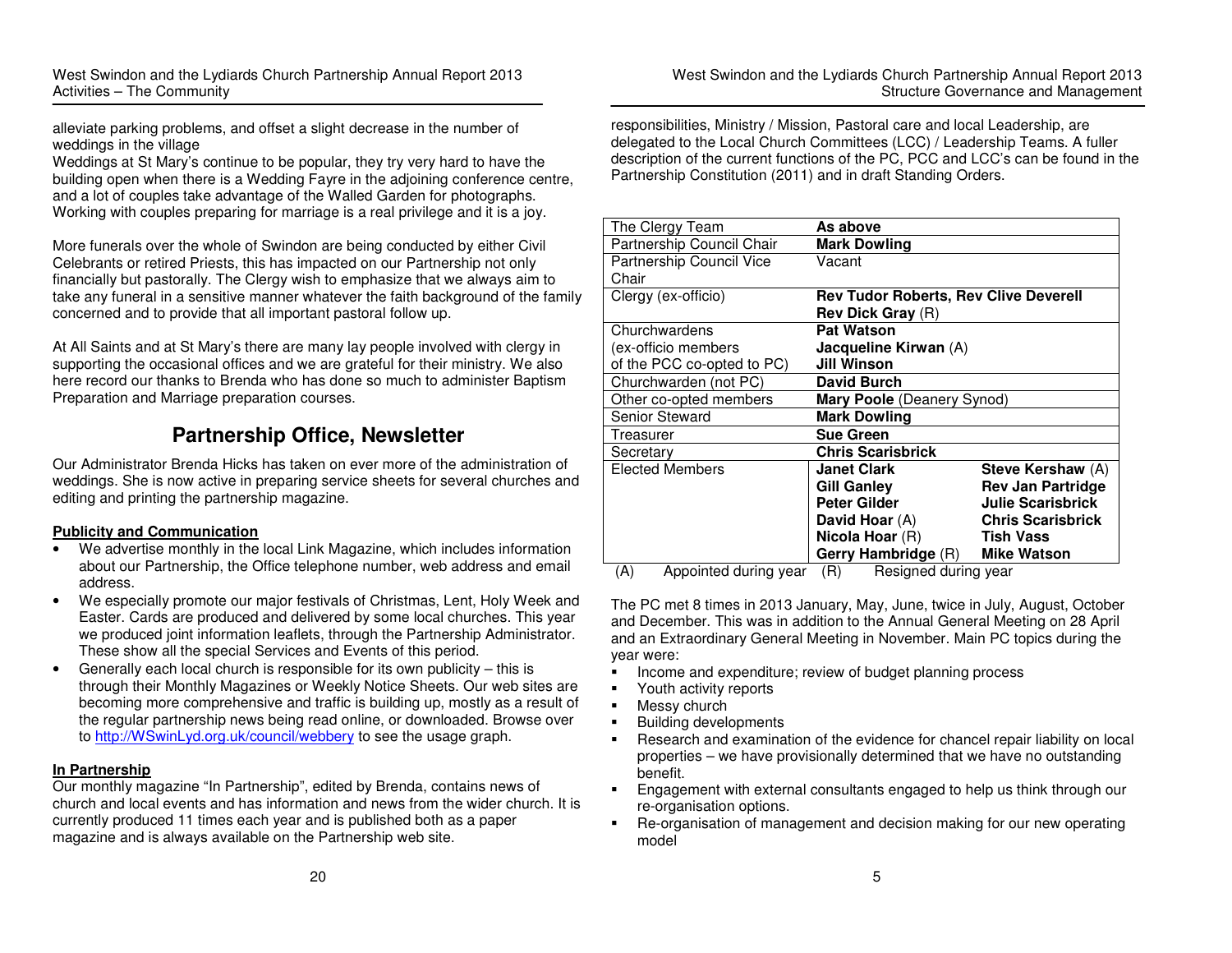The Standing Committee met 6 times in 2013, at intervals between PC meetings – to plan agendas and follow up on PC decisions. During the year the Standing Committee rearranged its representation and delegation from Partnership Council, and was re-named the Partnership Executive.

Appointed Sub Groups handled specialist areas of work on behalf of the PC, and gave reports on progress. They included for 2013:

- Emerge Management team
- **External consultants from ISR**
- The Partnership Executive combined with All Saints LM leadership team.

#### **Risks**

 The Partnership has a number of risks to its activities which have been assessed at either PC or Standing Committee. These include:

- ♦ Risk of financial commitment, particularly relating to clergy. Reserves cover approx 6 month's stipends and expenses.
- ♦ Ongoing financial commitment to Baptist Pension Scheme shortfall.
- ♦ Organisational risks due to limited deployment of Staff for a large part of the year,
- ♦ Limited resources available for work delegated to the Officers, the Standing Committee and now the Partnership Executive.
- ♦ Organisational and accountability risks relating to the Partnership's Policies and Procedures
- ♦ Structural risks due to the Partnership's Ecumenical nature, and membership trends in some churches.
- ♦ Unpaid voluntary contributions are not quantified in the report, but are substantial, and almost all of our activities depend heavily on voluntary work.

The PC considers that these risks have been mitigated to the best practicable extent. They are monitored within the Partnership's governance processes.

#### **Induction and Training of Trustees**

 There is no formal process for training of new or existing Trustees. However new PC members are made aware of their role and responsibilities through discussion and briefing before and at meetings.

### **External Representation**

#### **Swindon Churches Together Sponsoring Body**

 The Partnership has no formal representation at Swindon Churches Together Sponsoring Body (SCTSB), however, one of our members Janet Gray has been the local URC representative. We have had the opportunity to meet with various members of the group, and to work closely together during the considerations of our future structure. This has deepened relationships.

question about having them on key Festival Sundays such as Pentecost or Advent; occasionally these occur on Sundays other than a  $5<sup>th</sup>$ .

The  $5<sup>th</sup>$  Sunday morning Services in 2013 were:

- $31<sup>st</sup> March$
- $30^{\text{th}}$  June
- $29<sup>th</sup>$  September, included a celebration of the ministry of Dick and Janet Gray, as they retired.
- $\bullet$  29<sup>th</sup> December

The joint Services in 2013 were as follows:

- 28<sup>th</sup> April (Annual Parochial Church Meeting and Partnership AGM)
- Ash Wednesday
- **Easter Sunrise**
- $\bullet$  12<sup>th</sup> June confirmation service at HTS
- 3rd November Memorial service

 We met as a partnership at lunchtime every Saturday in Lent for excellent homemade soup and a variety of study and meditations.

#### **Local Church activities**

 There is much more that happens in each of our local churches. The local activities are well described in their local Annual Reports, copies of which can be obtained from the Partnership Office or available online at http://wswinlyd.org.uk/council/report

### **Occasional Offices**

Across the Partnership a number of Baptisms and Dedication services have taken place.

 Although we do specific Baptism preparation for couples having their children baptised, and adults considering this move too, at All Saints we have encouraged people where possible to access courses like Alpha and Christianity Explored which gives them a good understanding of the basics of the Christian faith. A real joy at All Saints over this last year has been to see two adults take the step of baptism having never been baptised as Children. Although we had no confirmations over this last year we are hoping to have candidates for this coming year.

All Saints Lydiard Millicent hope that restrictions on planning will be lifted so that a "green" car park can be built on land adjoining the Parish Hall. This may help to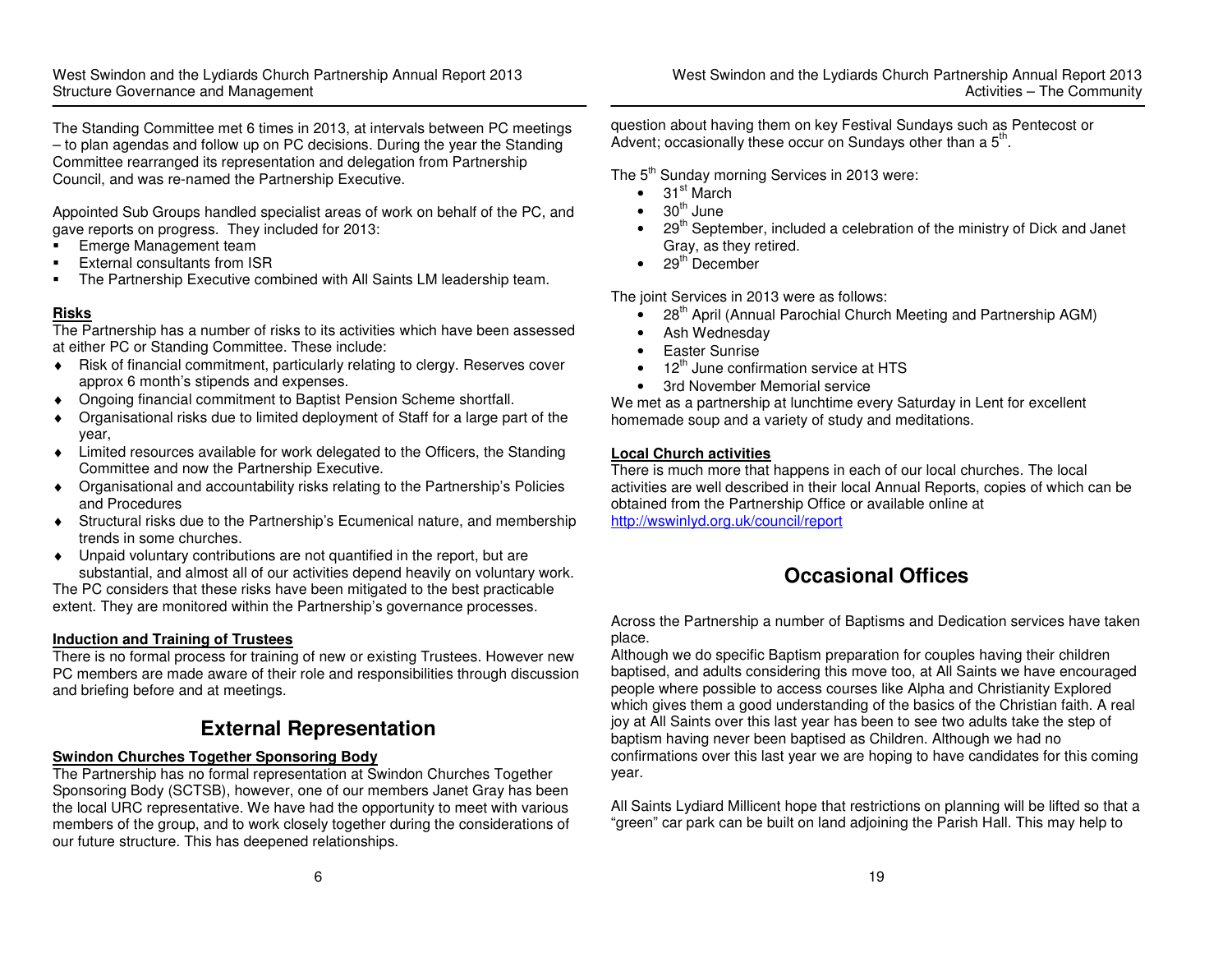#### **Weekly Services**

 The worship rota is arranged across the Partnership. The clergy and Local Preachers all lead services and preach not only in their 'home' church but also in the other partner churches and some lead worship in churches in the Methodist Circuit. The Methodist circuit also contributes worship leaders.

Our partnership's main Services take place on a Sunday Morning with each of our Churches having a thriving and enthusiastic congregation, several with crèches, children's and young people groups also being provided. The communion services generally vary between Anglican order and a Free-Church style.

Every Sunday we have 8am Holy Communion (with differing liturgies) at All Saints Church, 10:30am Morning Worship (1st), Communion (2<sup>nd</sup> and 4<sup>th</sup>) and All Age Worship (3<sup>rd</sup>). We meet at 6:30pm for Evening Worship with Communion on 3<sup>rd</sup> and  $5<sup>th</sup>$  Sundays

St Mary's Church Evening Services, feature Songs of Praise, Communion and Evening Prayer, from a variety of sources. The services have a regular and faithful congregation with attendees coming mainly from the host Church except for the Songs of Praise when held in the Walled Garden (in the summer!) which attracts visitors from farther afield.

#### **Usual Sunday Attendance**

|                     | 2013  |       | 2012  |       | 2011  |       | 2010  |       | 2009  |       | 2008  |       |
|---------------------|-------|-------|-------|-------|-------|-------|-------|-------|-------|-------|-------|-------|
|                     | Adult | Child | Adult | Child | Adult | Child | Adult | Child | Adult | Child | Adult | Child |
| All<br>Saints       | 64    | 16    | 55    | 17    | 78    | 20    | 80    | 20    | 77    | 19    | 87    | 20    |
| <b>St</b><br>Mary's | 69    | 12    | 85    | 12    | 71    | 15    | 46    | 6     | 39    | 8     | 47    | 5     |
| Holy<br>Trinity     | 27    | 3     | 25    | 5     | 26    | 5     | 28    | 6     | 28    | 7     | 33    | 10    |
| Toothill            | 28    | 4     | 32    | 7     | 31    | 5     | 29    | 7     | 36    | 6     | 40    | 10    |
| Westlea             | 23    | 9     | 24    | 10    | 23    | 11    | 22    | 12    | 22    | 12    | 22    | 11    |
| Total               | 211   | 44    | 221   | 51    | 229   | 56    | 205   | 51    | 202   | 52    | 229   | 56    |

#### **Joint Partnership Worship**

Several joint Services were organised again in 2012. The 5<sup>th</sup> Sunday Services have become a regular fixture now, and are supported by all churches. There is a

#### **Anglican Deanery and Diocese**

 Swindon Deanery Synod has met 4 times in the past year. Its meetings are times of welcoming new clergy to the larger world of the Deanery, sharing good practise and supporting one another in mission; all recognised as important within the Deanery Strategic Plan. Meetings also give representatives the opportunity to look at wider Anglican issues such as the appointment of women bishops.

Underlying our discussions has been a desire to see our local churches grow in commitment, influence and partnership and numbers. Churches and their leaders may differ in theology and emphases but there is a growing desire to support and encourage one another in furthering God's kingdom.

Ed Poole is currently co-opted as Joint Lay Chair of the Swindon Deanery Synod, and member of the Deanery Leadership Team. After consultations with churches, the Strategic Plan for 2013-5 was adopted in September - it overviews the Deanery's Vision and Culture, and some current Deanery priorities:

- Reviewing the deployment of licensed ministers, proposing planned changes and encouraging new ministries. 5 new appointments were made in 2013, a total of 8 since 2011, within the limits set by the Diocese and the generosity of giving by Churches.
- Addressing the needs of North Swindon and other new growth areas.
- Supporting 2 Pioneer Ministers in Swindon's priority missional areas.
- Establishing the new role of the Swindon Deanery Missioner, now appointed.

The Deanery is developing a strong collaborative culture, encouraging, praying for and helping each other, including Ecumenical partners, with positive faith and vision. [Deanery Synod members across the Diocese elect the members of Diocesan Synod; and they in turn elect members of the General Synod. So membership is important.]

Ed also now serves on the Bristol Diocesan Board of Education, with a special interest in Further Education matters.

#### **Baptist Area**

 WEBA run the Partnership payroll for our administrator. The local Baptist churches do not meet regularly, relying more on email communications in between occasional more open meetings. We have found it a challenge to be involved with our Baptist colleagues, though recently we have increased our contact with Gorse Hill Baptist Church.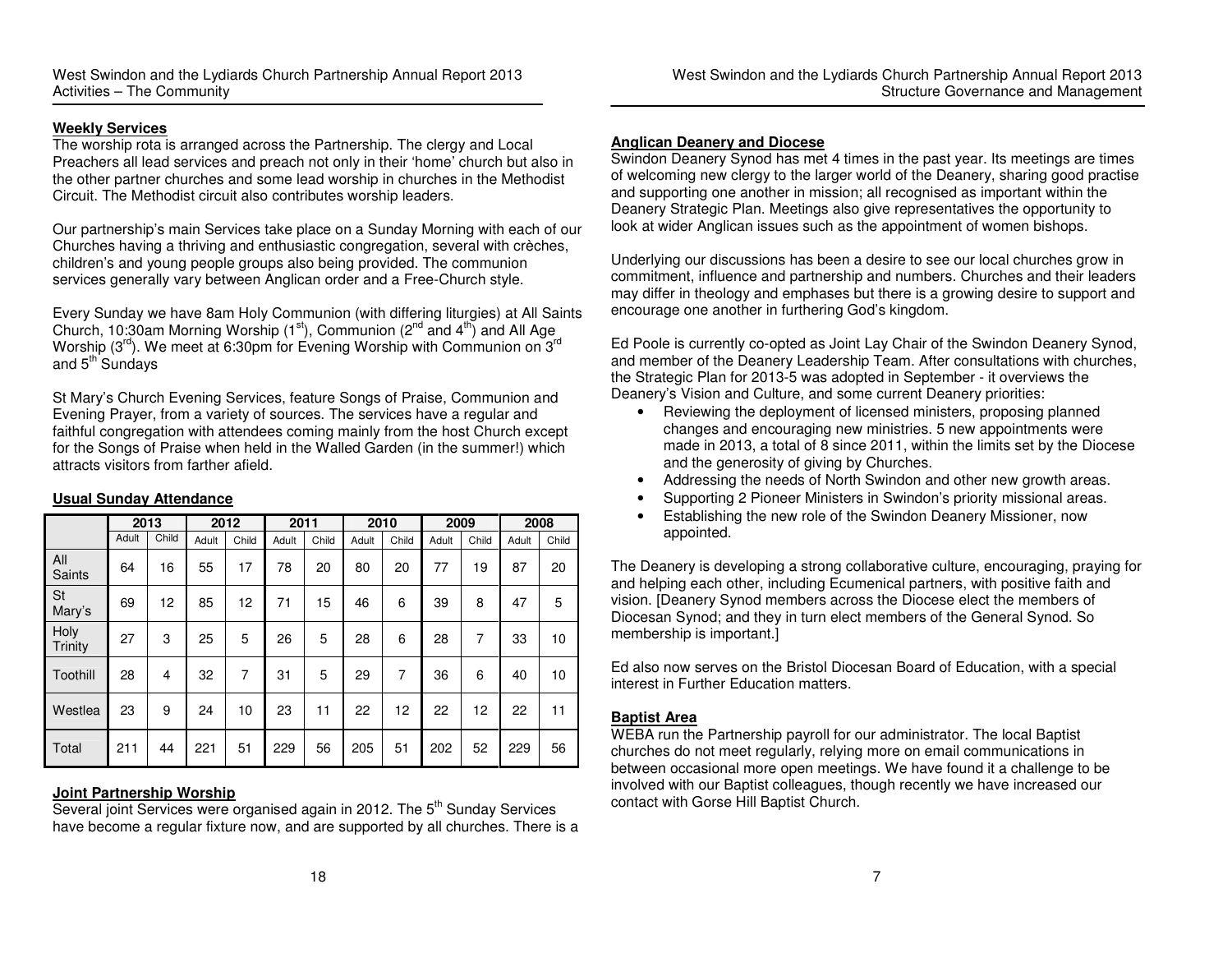#### **Methodist Circuit**

 We have continued to enjoy communications this year between the Upper Thames Circuit and the Partnership; some of the clergy have also enjoyed leading worship in the Upper Thames Circuit churches. The churches have also enjoyed having the ministers and Local Preachers who have come to us and led worship. We have 3 members of the Partnership who are Upper Thames Local Preachers and one Supernumerary minister (retired) all of whom are qualified and able to lead worship in the churches of the area.

The Great Western Federation (3 Methodist circuits working together these are Upper Thames, Swindon and Marlborough and Chippenham) continues to do things together when it is productive, such as supporting The Willows by requesting funding from the Bristol District, as has the URC area and many local churches. Also Churches action on Poverty. More recently this has included training for those who need to know about 'Creating a Safer Space.' This is essential for those who are involved with caring for children and vulnerable adults. In the coming months the Chippenham and Swindon and Marlborough circuits will join in to one circuit but the Federation will continue. Chippenham has opened a new MHA home for the elderly bringing the number of MHA homes/sheltered housing in the area to 3. One of our members Mike Dilly is employed as chaplain here.

In the Circuit we have also been interviewing for the post of Superintendent Minister as John Wiltshire will be leaving us in July 2014, we have successfully recruited someone to commence in September 2014.

 There have been changes in the Circuit Stewards team – Paul Holloway, Andrew Fleet, and Mike Bathe have joined the team as Brian Davis, Margaret Hutton and Gwen Metcalfe have retired after several years of hard work.

#### **URC**

 The URC provided the Partnership with a Non-stipendiary Minister, Dick Gray, who retired during the year. His relationship with the URC has been wide-ranging as Treasurer for the South Western Synod and a member of the URC Trust. His extensive knowledge and contacts within the URC and other denominations were used by the Partnership. Janet Gray is URC Synod Pastoral Adviser covering Wiltshire and Swindon. Through her the Churches and clergy are made aware of, and have attended, events and trainings run by the URC. As Dick and Janet are anticipating moving away we will lose much benefit of this contact, though another Pastoral Advisor will be appointed

The Partnership makes use of the URC Synod's Youth and Children's Work Officer for help with "Safe to Grow" trainings and other information. Westlea is currently working towards the URC's "Child Friendly Church Award".

### **The Community**

Membership is expressed through the Local Churches, and each congregation is responsible for encouraging regular attendees into membership. Within our different church traditions there are slight differences in understanding of membership.

#### **Membership Summary**

|                        | 2013 | 2012 | 2011 | 2010 | 2009 | 2008 | 2007 | 2006 | 2005 |
|------------------------|------|------|------|------|------|------|------|------|------|
| <b>All Saints</b>      | 107  | 104  | 116  | 114  | 120  | 123  | 126  | 123  | 118  |
| St Mary's              | 76   | 74   | 70   | 59   | 73   | 69   | 76   | 80   | 87   |
| Holy<br><b>Trinity</b> | 31   | 36   | 42   | 38   | 40   | 42   | 37   | 37   | 55   |
| Toothill               | 32   | 39   | 42   | 40   | 39   | 37   | 35   | 34   | 41   |
| Westlea                | 31   | 26   | 26   | 27   | 28   | 25   | 25   | 25   | 24   |
| <b>Total</b>           | 277  | 279  | 296  | 278  | 300  | 296  | 299  | 299  | 325  |

### **Ministry and weekly services**

In addition to our clergy, we are grateful to the following members of the Partnership who assist with the leading of worship in our churches:

| <b>Methodist Local Preachers</b> | <b>Mr Mark Dowling</b>                |
|----------------------------------|---------------------------------------|
|                                  | <b>Mrs Rachel Dowling</b>             |
|                                  | <b>Mr Gordon Partridge</b>            |
| <b>Non-Stipendiary Ministers</b> | <b>Revd Mike Dilly (Baptist)</b>      |
|                                  | <b>Revd Jan Partridge (Methodist</b>  |
|                                  | supernumary)                          |
| <b>Other Groups</b>              | All Saints All Age Worship Team       |
|                                  | St Mary's Worship team                |
|                                  | <b>Holy Trinity Shaw Worship team</b> |
| <b>Westlea Leadership Team</b>   | <b>Worship Enabling Group</b>         |
| <b>Local Church Home Group</b>   | <b>St Mary's Ukulele ladies</b>       |
| <b>Team Toothill</b>             | <b>All Saints Puppets alive</b>       |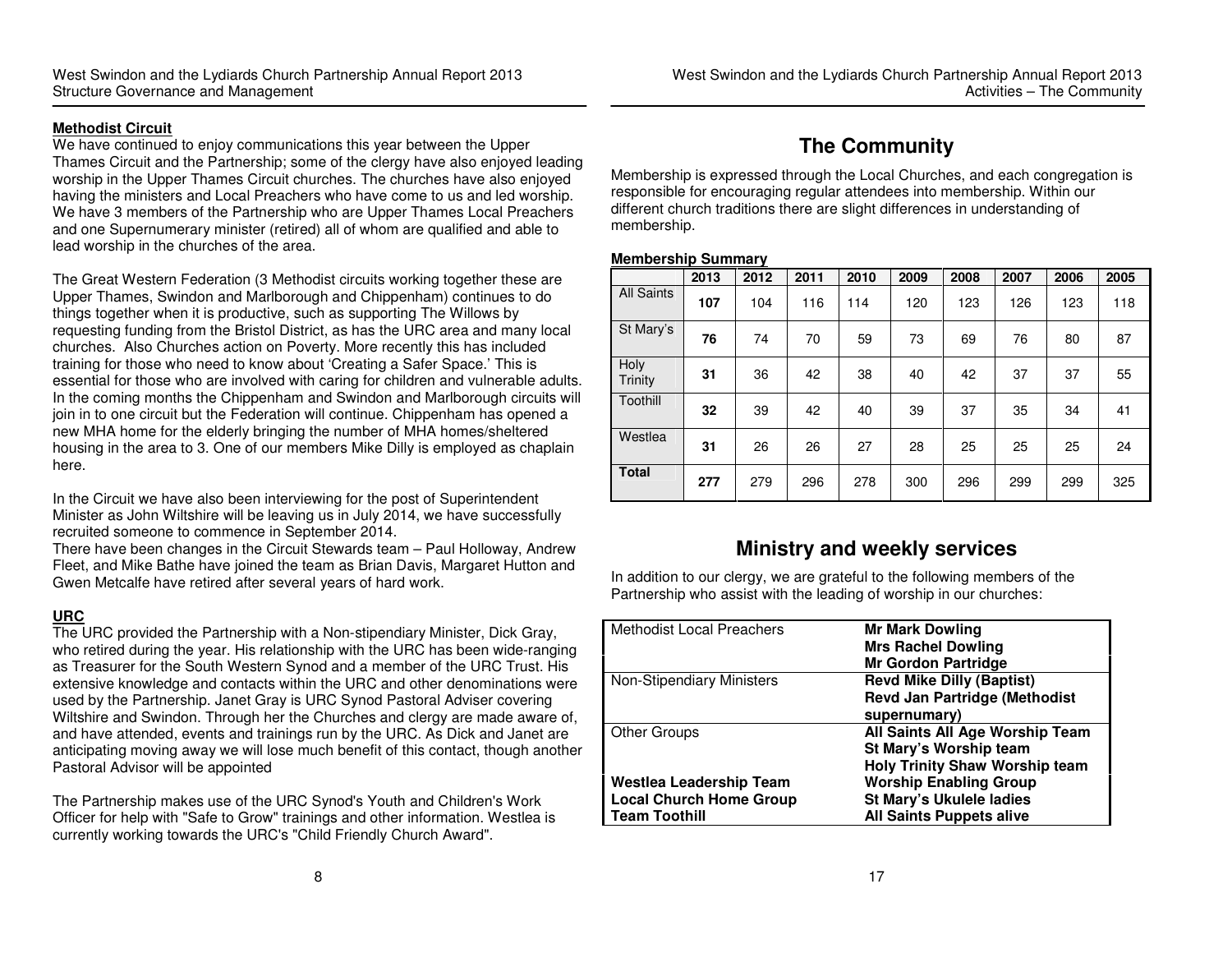also attended the day course at Toothill with Roger Jones and this happily resulted in us running The Inn Crowd as a musical this Christmas.

### **Re-shape our Partnership**

In April we engaged and briefed a team of consultants from ISR–Churches for Work and Social Justice. After various interviews and meetings, they presented us with their conclusions on our thinking about our future. They also made recommendations for simplifying our organisation. The report was presented at a whole partnership meeting in July. The churches and then Partnership Council discussed the options presented and we all eventually chose to split, with All Saints Lydiard Millicent leaving the ecumenical partnership to become solely an Anglican Church. This decision was made at an EGM in November. The rest of the congregations decided to continue in ecumenical partnership. For the foreseeable future we will share a legal identity, a Church of England parish, and it's Parochial Church Council. We are in the process of working out how our new "two operating divisions" will work in detail with the help of the Anglican Swindon Deanery, the Bristol Diocese and the Charity Commission. The new Anglican structure is likely to involve District Church Councils. Not all actions from the ISR review have been implemented yet, but most if the rest are administrative and can be left to our Partnership Council. This goal or area of focus is effectively done; we will turn the attention of our members elsewhere next year.

 Partnership Council has re-arranged the Standing Committee and Staff Team. With only one stipendiary clergy in the partnership a team meeting was futile. We have merged these two functions to create an Executive group, to act as the servant of Partnership Council and to provide a small team to support Clive.

David Hoar, has completed his course and will shortly be accredited as a nationally recognised Lay Preacher for the URC.

Every Church may send a representative to the Synod meetings and we should re-consider our representation, now Dick and Janet will be leaving us.

### **School and College Links**

#### **New College**

 New College Chaplaincy is a Local Ecumenical Partnership supported by Swindon Churches Together, Swindon Deanery and Bristol Diocese. Ed Poole and a team of 3 others (ordained and lay) are in College each day as part of Student Services, to support Students and Staff including several from West Swindon churches. The role of the Team includes pastoral care and bridgebuilding, some worship activities, and input on educational topics, such as Armistice Day. The dedicated Sacred Space room is used for private discussion and prayer, weekly Christian Unions (x2) and other faith group meetings.

#### **Lydiard Millicent CofE**

 Revds. Tudor and Tricia Roberts and Heather Benn have been going in weekly to Lydiard Millicent Church of England Primary School. We are part of a rota of All Saints people and staff who take Collective worship assemblies on a Wednesday morning either for KS1 or KS2 groups of children, and have been greatly assisted in this by Lisa Trinder a teacher who works out, with us, the subjects from the Bible that we lead an assembly on. As you can also see from the Diocesan website we have been doing Year 6 theology questions, when we sit as a "panel" sometimes assisted by Sharon Bentley Thomas a Foundation governor. Tricia has also continued her RE sessions at All Saints Church which the children go to in year group's .Heather has also been into the Lydiard Millicent Pre School to tell stories at times like Easter and Christmas.

Tudor has done some joint RE training with the teachers at Lydiard Millicent and attended a Collective Worship training day with Lisa Trinder, this joint cooperation is appreciated and valued by all.

Tricia Roberts works at Lydiard Millicent School in the mornings doing Playground duty. Sarah Scellier also works there on the lunchtime staff and others go in to help with reading such as Chris Cuppage and Heather Benn and such work goes on in many other Schools where people like Beverley Belcher and Becky Harris work. Tanya Stobbes works at Acorns Pre School where Tudor has occasionally gone in at times like Christmas, so there is much encouragement.

Lydiard Millicent School have come to All Saints Church for all their major festival services and the Lydiard's Trust has helped them with gifts of Bibles and also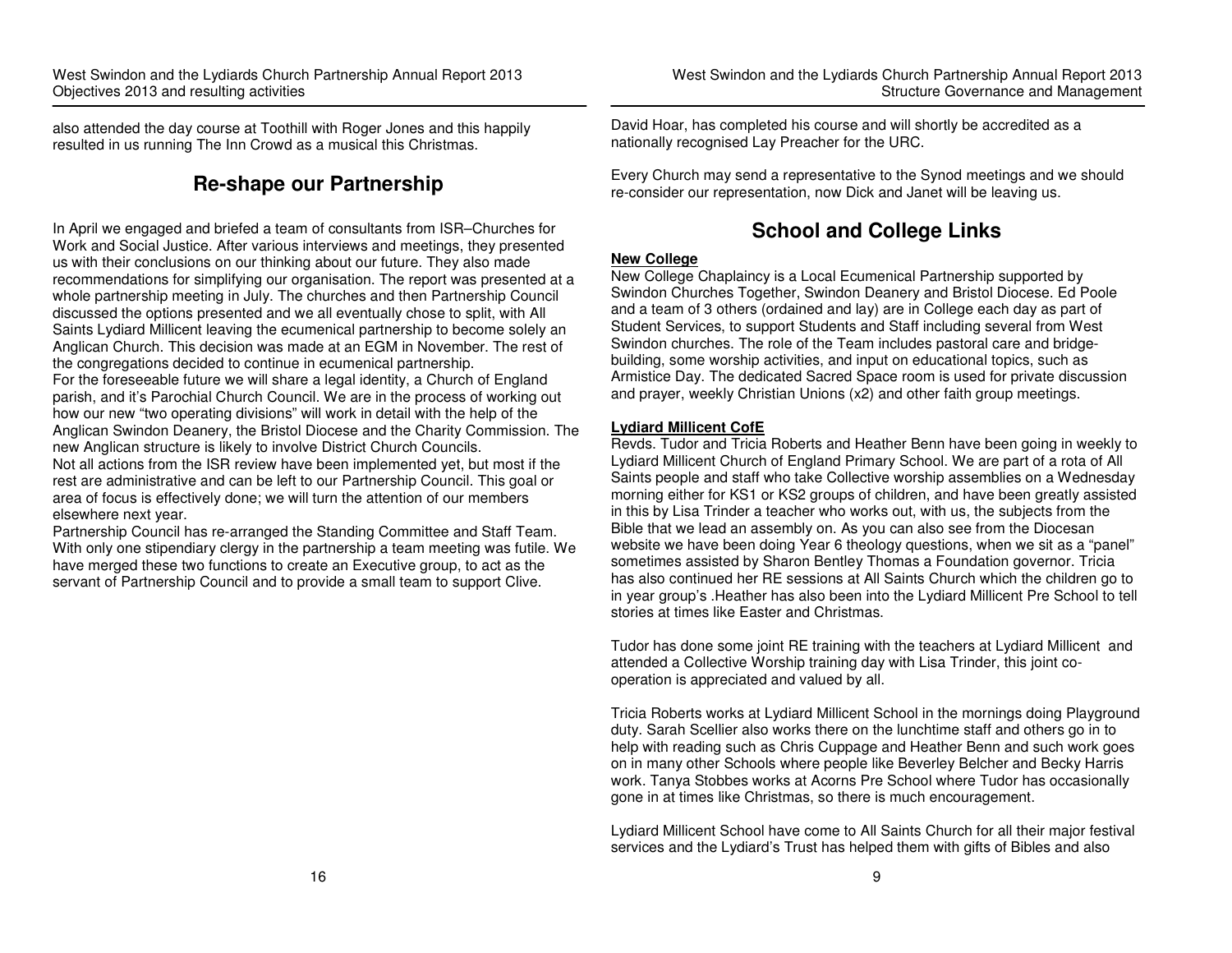helped finance a Spiritual Garden at Oliver Tomkins School and more recently at Lydiard Millicent School which was opened in 2013. More recently The Oddments Theatre Group did a 4 day visit to churches and C of E Schools in the Parish partly financed by the Church and part by the Lydiards Educational Trust

Wherever we have had an invitation the aim has been to be ambassadors for Christ in places of Education and to tell Bible Stories in interesting and innovative ways, as well be salt and light in the Communities we serve.

The Foundation Governors for LM School are Debbie Butler, Sharon Bennett-Thomas and Tudor Roberts.

#### **Peatmoor**

 In addition to Lydiard Millicent School, Heather Benn and Tudor Roberts have done occasional assemblies at Peatmoor Community Primary School where Andrew Bourne is Chair of Governors, and Jill Bourne and Tanya Stobbes have gone in with Tudor to do occasional Assemblies at Shaw Ridge School where the Church has a number of connections

#### **Tregoze**

 Sue Vernon runs a weekly after-school Bible Club which is regularly attended by 15 children.

#### **Hazelwood Academy, Toothill**

 We have been very happy to welcome Hazelwood Academy, formerly Toothill School, to Toothill Church for their Leaver's Assembly in July where they were welcomed by Jan before the children led a very thoughtful and at times amusing assembly for the Year Six pupils going on to secondary school and some other members of staff who were leaving. Jan concluded the assembly with prayer for all the children and staff.

 Again in October all the children and staff of Hazelwood Academy were welcomed by Jan when they came over to Toothill Church to celebrate Harvest Festival. Many children took part in this from the youngest, only three or four years old, to the older children who were ten or eleven years old. We enjoyed their art work and poems very much. The children brought a whole trolley full of their donations to the FoodBank to share their Harvest Festival with others in need. In December David and Nicola were privileged to go to the Foundation Stage classes, Nursery and Reception, to make Christingles and retell the Christmas Story. The children were very knowledgeable and enthusiastic singing Nativity songs to help the story along. Joy and praise from the very young.

families have been coming from the early days and say how much they and their children look forward to our time together.

 We miss Janet Gray's contribution and thank her for her enthusiastic input which helped Messy Church get started. We hope to continue and develop her vision of outreach to families.

 As Lucy Moore in her 'Messy Church' book says: 'God is doing something very exciting for families and churches in our generation and it's a joy to be part of it'

### **Lay development**

Lay people have worked incredibly hard in contributing to the Mission of the Churches. Individuals have taken on more responsibility as clergy have left, and people continue to undertake training. Both emerge and Messy Church have seen leaders develop new skills. At Toothill, David Hoar has finished his training, at Westlea and Shaw new people are stepping forward to help lead worship, mentoring for those leading in Shaw is being put in place in the new year as well as elsewhere. At St Mary's some people are joining a group that helps when we have large tours. Pastoral groups exist in some churches and the communications group at St Mary's are developing an education pack for Schools. People are being trained where necessary and encouraged and enabled to use their gifts.

#### **Bible Track**

 We ran this course based in Lydiard Millicent and involving people from all 5 Churches. Holy Trinity Shaw also ran Faith Track the course we first ran over two years ago. It was such a joy to welcome Jane Williams the previous Archbishop's wife and a theologian in her own right to present certificates to those who completed Bible Track 2.

#### **Alpha and Christianity Explored, and Puzzling Questions.**

 We ran Alpha again in the summer and Christianity Explored in the summer and in the autumn and had Paul Griffiths talk to the whole Church when he came to All Saints and then subsequently led our Church weekend away. We will be using Puzzling Questions which he co-wrote as a pre Alpha course this term.

#### **Pilgrim**

 In the autumn of 2013 we began using the new Church of England course Pilgrim as a pilot and it's going so well we have continued using it and completed the first two parts which cover baptismal Promises and the Lord's Prayer. As each part is published bit by bit the course should last us at least another year.

#### **Worship and music**.

 As in past years a group went to Trinity Church Cheltenham and enjoyed the day training they do for those involved in worship and music. A small number of us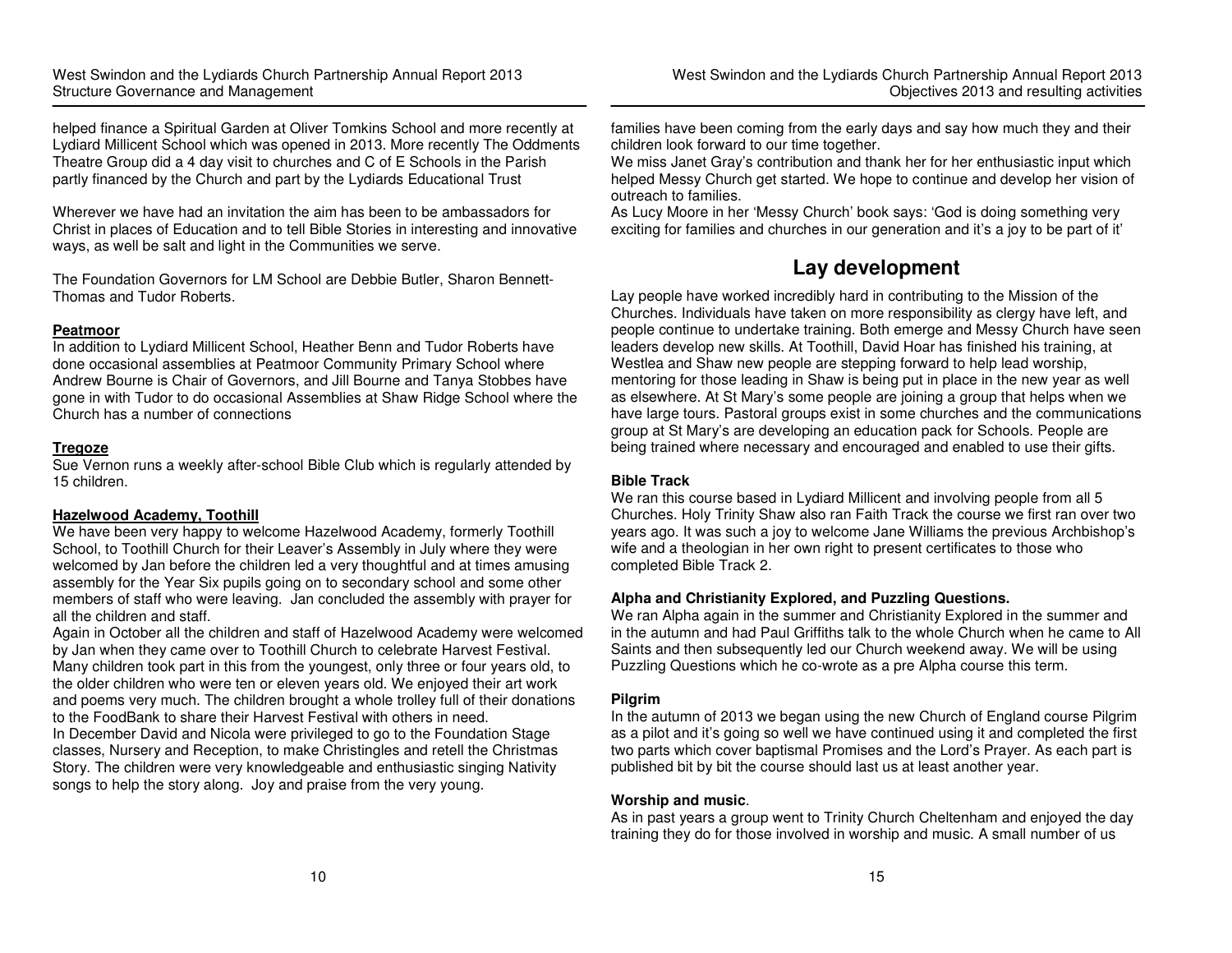**Working with the Partnership** The Mix Festival was a major highlight of our yearinvolving many more people this year from the local Community, holding stalls and teaching workshops. There was a high level of support from the Partnership on the planning team and on the day. Overall numbers attending were down as was income, possibly due to poor weather.

 Another partnership initiative in which emerge was involved was the new "Big Sing Goes out", where a group of 15, led by Gayle Bryon, did a two hour carol singing stint at Asda. There was very positive feedback from this and we hope to repeat next year. Over £100 was raised for charities.

 We repeated the partnership prayer initiative for youth and children's leaders and Imogen continued to support Westlea and St Mary's youth on a monthly basis.

#### **Outcomes & aims for year ahead**

 The emerge project provides a safe place, a loving community for many young people, some of whom are grappling with difficult personal lives. We are adding value to the work of the partnership churches by showing the church in action at the centre of the community. We are providing valuable social work but also spiritual formation for the youth (11-18) who are often the most difficult for the church to reach. This provision, together with our contact with local over 60's through Gen2Gen, meets with one of the partnership's charitable goals. The Mix festival provided the churches with a further means of outreach; this will not run in 2014 but hopes to return the following year.

 The emerge project has become a major training placement in the partnership for youth & children's work. We plan to continue training young people next year and we will be seeking a new placement student to replace Imogen and possibly also a minor formal placement for one of our young leaders.

#### **Messy Church**

 Messy church has met on the 2<sup>nd</sup> Sunday of the month throughout the year. Thanks go to Holy Trinity Shaw for the use of their building and for setting up each session. It is run by a brilliant group of people from each of our partnership churches; some make a regular commitment, others help when needed but all



 contribute a wealth of ideas and gifts to make a happy and creative time for everyone. Topics covered have included Christian celebrations like Christmas and Harvest as well as The Lord's Prayer, Remembering and other themes. Some

#### **Brookfield**

 During 2013 Gayle Bryon has further developed our relationship with Brookfield School through a variety of activities. Assemblies for Key Stage 1 and 2 have happened on a termly basis. Year 1 and Year 3 classes visited Holy Trinity Shaw to learn about the features of a Church they especially love exploring the baptistry.

 This Advent we organised a 'Posada'. An Advent Assembly introduced the journey of Mary and Joseph to Brookfield School. Characters of Mary and Joseph visited a classroom each day and the children enjoyed spotting other Nativity characters as they visited school. On the last day of term we had two fantastic assemblies welcoming all the Nativity characters and celebrating the birth of Jesus.

 Brook Field held their Christmas Carol Service at Shaw and it was fantastic to see Shaw Church overflowing with children and families. Seeing the Foundation stage children's faces illuminated by the glow sticks in their Christingles on the last day of term was an amazing way to end the term and year.

 It has been a joy to work with the school children and staff this year. As preparation for Easter Assemblies and activities are underway we look forward to another enjoyable year and hope that, as a Partnership, we can extend the schools work in 2014.

#### **Oliver Tomkins CofE**

 The governing body is made up of representatives of the Staff, Parents, the community, the Church, as well as having some members appointed by the local Education Authority (LEA). They are all volunteers who give up their free time and have various legal responsibilities and duties.

 During the year Victoria Nicholl and Rahel Dams joined Clive as Foundation Governors at Oliver Tomkins School they are welcome additions bringing experience skills and enthusiasm to the task. The Foundation Governors are currently: Mrs V Nicholl, Mrs R Dams, Rev Clive Deverell, Mrs Horton and a vacancy.

### **Safeguarding**

An update has been made to our guidelines to cover the taking of photographs, storage of confidential data, and e-safety.

 We have had just one minor issue this year. A worker reported concerns for the practice and well-being of a colleague. It has been dealt with adequately and will continue be monitored. No children were in danger, and no other actions are required.

 We have received new Disclosure and Barring Service (DBS) checks on 42 people during the year (inc. renewals), and have in total 124 DBS-checked volunteers working regularly or occasionally with those who need safeguarding.